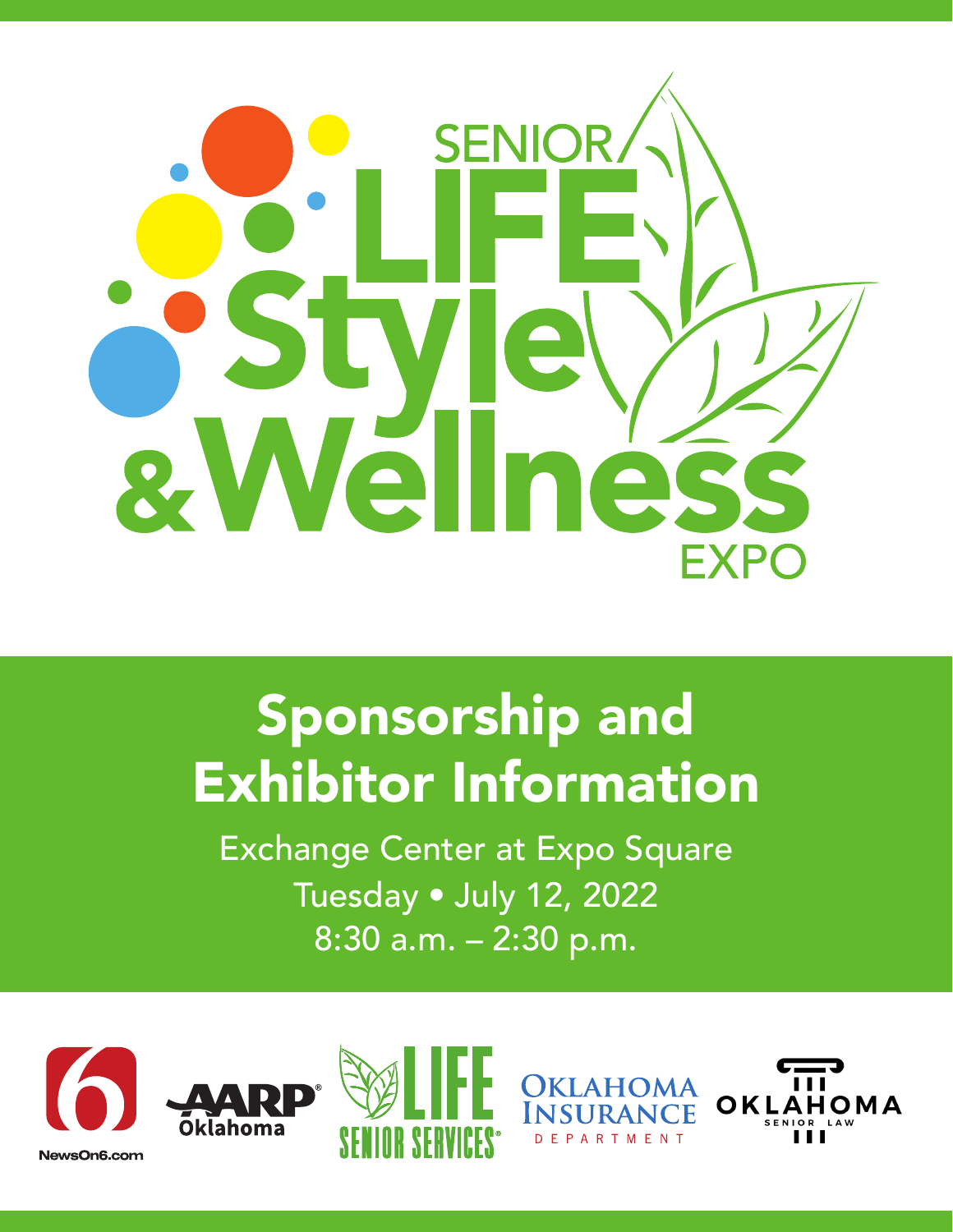## Add More to Your Marketing With the Senior LIFEstyle & Wellness Expo

Mark your calendar and begin planning today to participate in the 2022 Senior LIFEstyle & Wellness Expo!

Formerly the Senior Safety and Lifestyle Fair, the event has been rebranded to better represent the broad range of exhibitors that participate each year. Now in its fifth year, the event continues to be the largest senior event in Oklahoma! It will still be held in the Exchange Center at Expo Square which comfortably accommodates the more than 150 exhibitors and over 2,000 seniors and family caregivers who attend each year.

The event is widely promoted throughout the Tulsa area via LIFE's Vintage Newsmagazine which has more than 56,000 readers each month, as well as other Tulsa publications, billboards, TV appearances, social media and digital marketing. One of the key marketing pieces is the Event Guide in the July issue of the Vintage Newsmagazine.

Besides that, the event is affordable for budgets of all sizes, with exhibit space starting at just \$175 for nonprofits and \$350 for businesses. See the next page for a complete breakdown of all the different exhibitor levels.

> To learn more about exhibitor opportunities contact:

CAROL CARTER (918) 664-9000, ext. 1219 ccarter@LIFEseniorservices.org